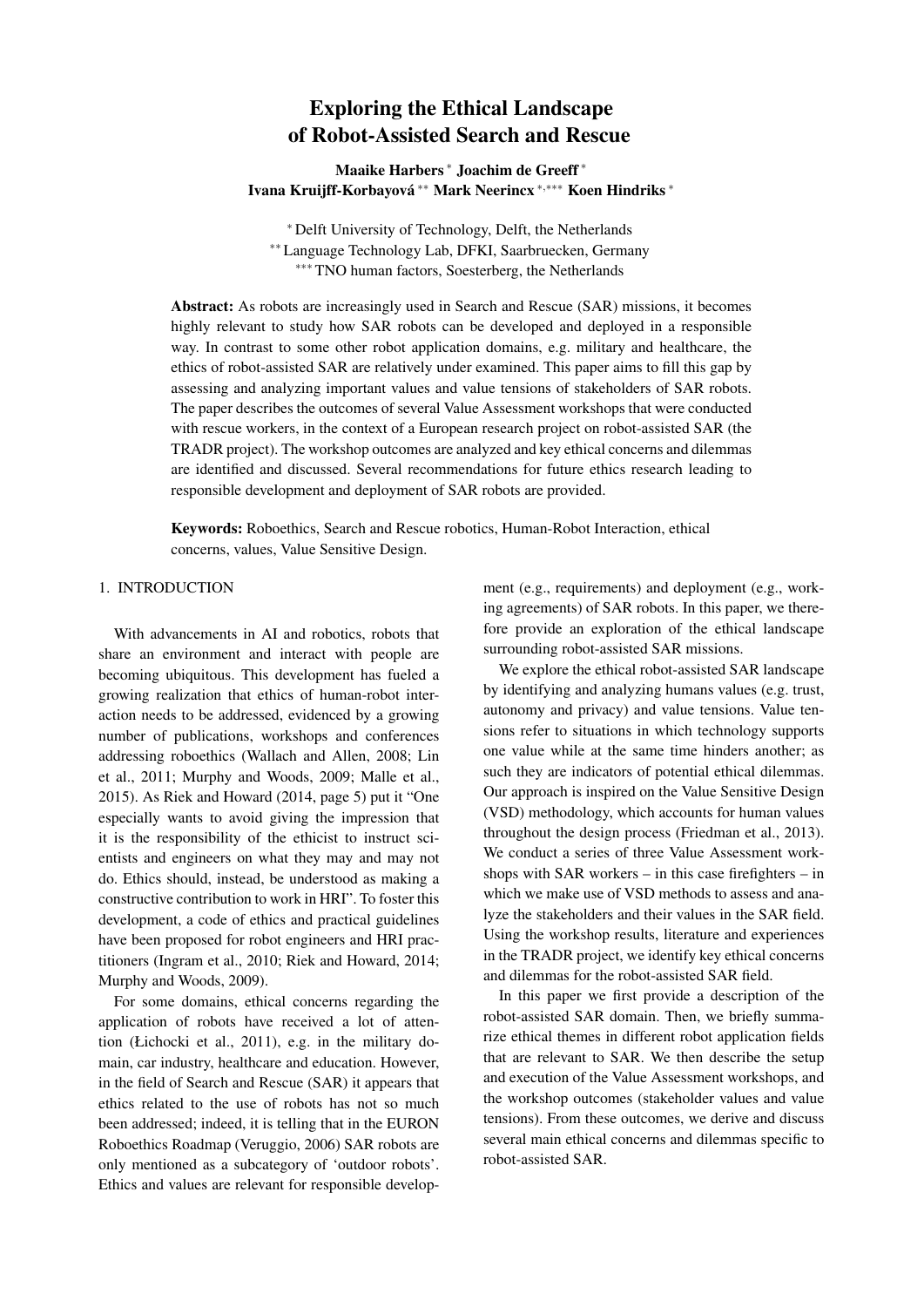# 2.1 *Robot-Assisted Search and Rescue*

The SAR domain is a unique area of application because it inherently entails an unstructured (often destructed) environment, that is commonly hazardous for both people and equipment. Particularly for firstresponse missions, work is typically done under time pressure (every minute can count) and in harsh conditions; this can lead to physical and/or mental strains on rescue workers, increasing the risk of developing psychiatric and post-traumatic distress (Fullerton et al., 1992; Chang et al., 2003; Bos et al., 2004). SAR can also happen over prolonged periods of time (days, weeks, months) as part of ongoing disaster response. These domain characteristics entail some specific ethical considerations, e.g. what is morally acceptable to ask from rescue workers in terms of mental and physical well-being when lives are at stake. Work specifically addressing the ethics of disaster response is hard to find, but some guidelines exists, e.g. the Council of Europe's "Ethical principles on disaster risk reduction and peoples resilience" (Prieur, 2012) specifically dictates how rescue workers should behave ethically, as well as specifying that rescue workers should have access to psychological assistance during and after disaster response missions. Other work has discussed the ethics of disaster management (Geale, 2012), drawing parallels with ethics of humanitarian aid, while others specifically address ethics of firefighters (Sandin, 2009), comparing it with the ethics of the medical profession.

Generally, the SAR domain is perceived as an application area in which robots can provide a valuable contribution. Robots are capable of traversing areas that are inaccessible for humans, may carry elaborated sensory equipment beyond human capabilities (e.g. infrared) and can provide unique perspectives (e.g. aerial view) contributing to situation awareness. There exists a large body of research addressing the employment of SAR robots (Murphy, 2014), along with actual application in the field (Murphy, 2004; Murphy et al., 2012).

The types of robots that are employed in SAR environments are quite various; common types include Unmanned Ground Vehicles (UGV), carrying a variety of sensors (e.g., laser range finder, video, audio, infrared) and typically equipped with tracks to navigate unstructured terrains (see Figure 1), and Unmanned Aerial Vehicles (UAV) that can provide high-level (aerial) view of the disaster area. Generally, robots are employed in search areas that are inaccessible for humans because they are too dangerous, or because of physical constrains (too small, too high). As of today, robots are always controlled by human operators (human-in-theloop), but some functionality is becoming (partially) autonomous (Birk and Carpin, 2006; Okada et al., 2011; Zuzánek et al., 2014).



Fig. 1. The TRADR UGV operating during an exercise aimed to capture a SAR context.

Interaction between humans and SAR robots can happen in a number of distinct manners. Humans interact with robots as operators, as infield-rescuers or as victims, each yielding different types of HRI. For instance, robots controlled by an operator are embedded within a clear hierarchical structure, but when robots encounter a victim during a mission, the human is in some way dependent on the robot, e.g. the robot supports evacuation of victims by lifting and carrying them.

#### 2.2 *Roboethics*

There are many sorts and types of robots (e.g. military, surveillance, service, educational and entertainment robots), and they are used in diverse application domains. Different robot types and application domains pose their own design challenges and ethical concerns (Łichocki et al., 2011).

There is some work addressing robot ethics against a backdrop of the SAR domain. For instance, Kruijff and Janíček  $(2011)$  propose a method of modeling accountability in human-robot teams, thus endowing artificial systems (robots) with some form of moral accountability. However, to the best of our knowledge there is relatively little work explicitly addressing the ethics of robot-assisted SAR. In order to get a better grip on the ethical concerns regarding SAR robots, we therefore discuss ethics surrounding the use of robots in the healthcare and military domain. There is a considerable amount of work on roboethics in these domains, and both have links with the SAR domain (healthcare resembles victim care in SAR, and military as well as SAR robots are used in rough and unknown terrains to perform reconnaissance and search for targets).

Robots in healthcare are used for different tasks, which are often categorized as monitoring, housekeeping, and companionship tasks (van Wynsberghe, 2013; Sharkey and Sharkey, 2012; Decker, 2008; Butter et al., 2008). Monitoring tasks involve, for instance, keeping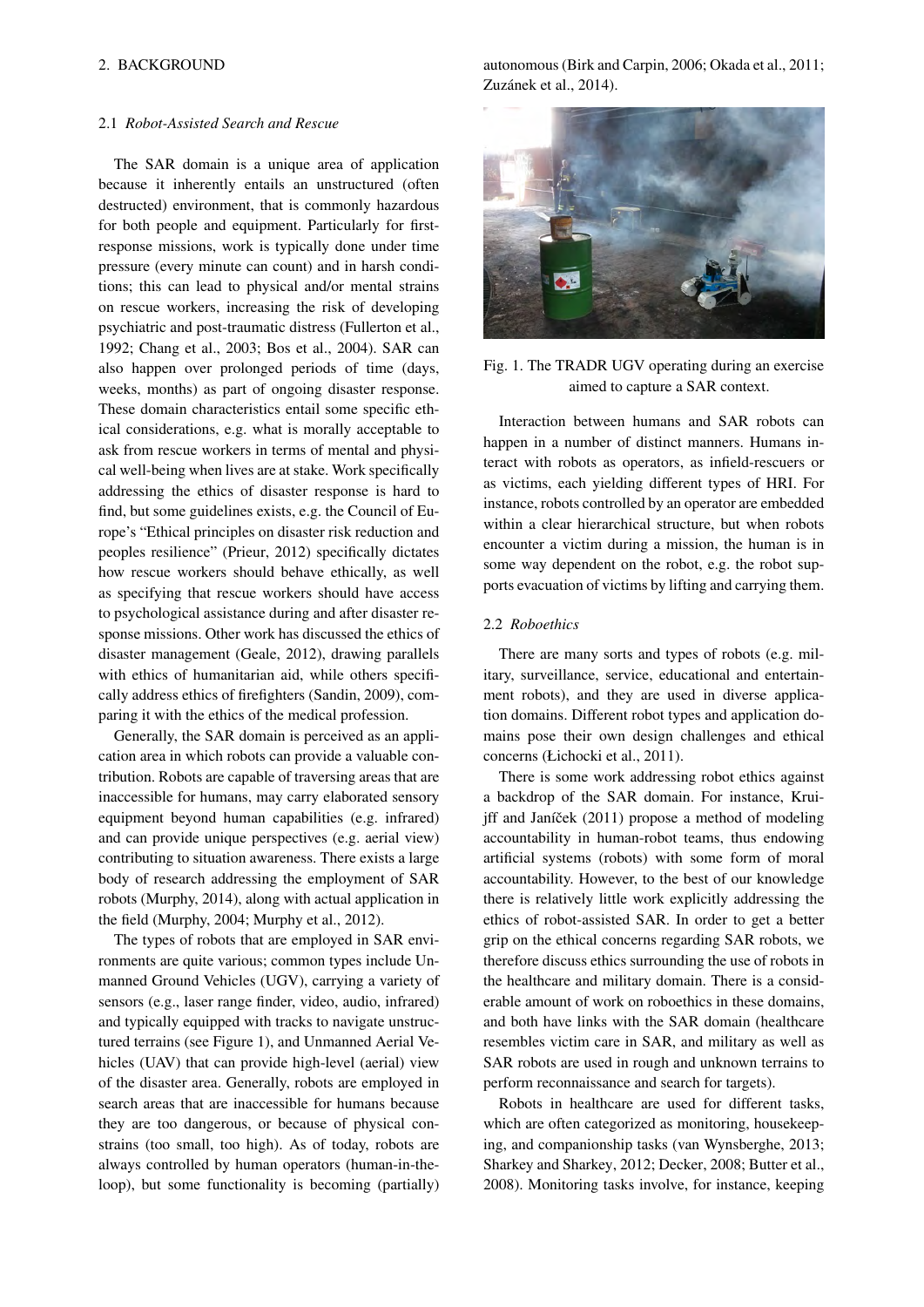track of someone's physical activities or medicine intake, and detecting abnormal or dangerous situations. Housekeeping and assistance tasks include cleaning, washing, carrying objects, and serving food and drinks. Examples of companionship activities are displaying emotions, responding to emotion and touch, talking and playing. An ethical concern related to these robot activities includes the issue of responsibility for a robots (failed) actions, e.g. who is responsible if a robot harms a patient or provides wrong medical advice? Another concern involves privacy, e.g. who has access to the data that a robot collects about a patient, and under what circumstances? Also, what consequences does a robot that serves as a companion have for human-human contact? It is particularly important to address these issues because healthcare robots often interact with vulnerable groups of people such as patients, elderly or children.

Military robots serve on the ground as stationary robots or unmanned ground vehicles (UGVs), in the air as drones, unmanned aerial vehicles (UAVs) or remotely piloted systems, and on or under water as unmanned ships or submarines. Task performed by military robots include monitoring, navigating, carrying, target tracking and firing. Proponents of military robots see them as a way to relieve humans from dull, dirty and dangerous tasks, and sometimes also as a way to improve performance (Arkin, 2009). Others, however, are concerned about shifting control from humans to robots, in particular if this includes the application of lethal force (Lucas Jr, 2011; Sparrow, 2007). Nowadays, most military robots are still tele-operated by human operators, but the development towards more automation has been debated in media, politics and academia, most notably in the form of the campaign 'Stop Killer Robots' (Docherty, 2012). These discussions concern issues of responsibility for robot behavior, and psychological effects of military robot use on the enemy, robot (drone) operators and civilians in war zones (Lin et al., 2009).

#### 3. VALUE ASSESSMENT WORKSHOPS

We performed three workshops to assess values that play an important role in robot-assisted SAR. The workshops were conducted during an end-user meeting of the TRADR project that was held in Pisa in September 2014. The Value Assessment workshops were inspired on Value Sensitive Design (VSD) methods. In this section we provide some background on the TRADR project and VSD; subsequently, we describe the setup of the workshops and provide the results.

#### 3.1 *The TRADR project*

The *Long-Term Human-Robot Teaming for Robot-*Assisted Disaster Response (TRADR) project <sup>1</sup> aims to develop robots that are able to provide assistance during disaster response missions, working alongside human rescue workers as team-members rather than as tools (Kruijff-Korbayová et al., 2015). A TRADR team is comprised of human rescue workers (team leader, robot operators, infield rescuer), UGVs and UAVs. Three firefighting brigades (Dutch, German and Italian) represent SAR end-users and are part of the TRADR consortium. A yearly development cycle – including exercises and evaluations with end-users – contributes to align the project towards employment in the field.

As a disaster response mission may last days, months or even years, within TRADR there is an emphasis on building persistent models of the environment, multirobot action and human-robot teaming. Towards this end, both low-level robot control aspects and higherlevel human-robot teaming aspects are addressed. Particularly the latter entails a (re)definement of the roles that robots may play within a search and rescue team. A robots assigned role, its capabilities, its appearance and its behavior will influence expectations that people interacting with the robots have. As the role that robots play in SAR teams changes – e.g. by enabling robots to act responsibly in a team and by endowing them with social intelligence (Fincannon et al., 2004) – moral expectations may become heightened, potentially up to levels not achievable by the robots.

#### 3.2 *Value Sensitive Design*

VSD is a "theoretically grounded approach to the design of technology that accounts for human values in a principled and comprehensive manner throughout the design process" (Friedman et al., 2013). VSD defines values as "the things that people or groups of people consider important in life".

Important concepts in VSD are stakeholders, values and value tensions. A distinction is made between direct and indirect stakeholders of a system. Direct stakeholders interact directly with the system or its output, and indirect stakeholders are impacted by the system without interacting with it directly. Stakeholders have values. Values that play a role in the design of technology are, for instance, autonomy, security, privacy, safety, trust, responsibility, sustainability, and fun. Value tensions occur when a particular design of a system supports one value, but hinders another. For example, supporting the value of security, e.g. by placing more surveillance cameras, may hinder privacy.

VSD contains a rich collection of methods and techniques that allow designers to account for human values throughout the design process. There are methods to e.g., identify and analyze value tensions (Miller et al., 2007), promote envisioning of long-term influence of new technology (Friedman and Hendry, 2012), and

<sup>1</sup> http://www.tradr-project.eu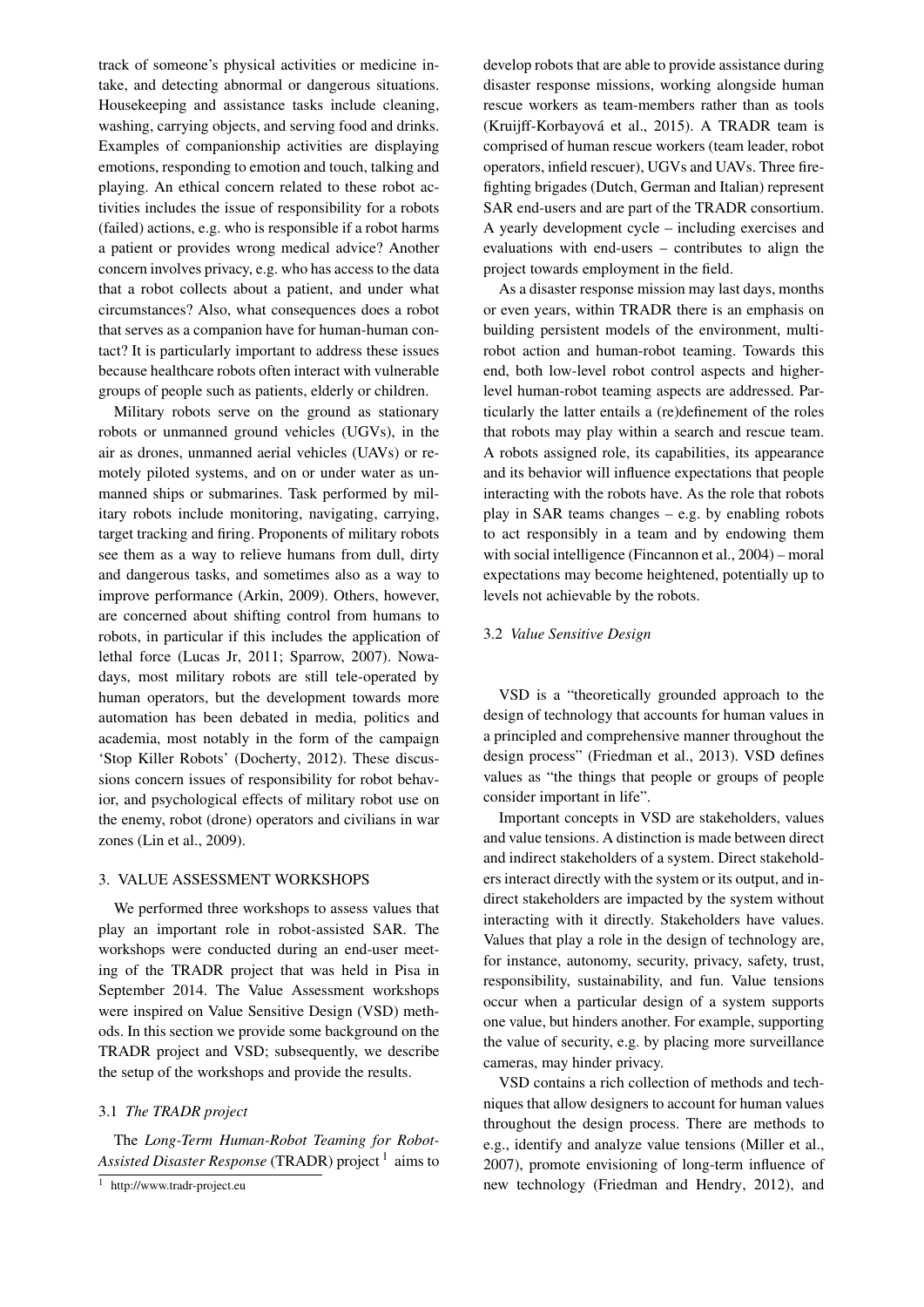identify requirements that account for values (Harbers et al., 2015).

#### 3.3 *Setup of the workshops*

Three Value Assessment workshops were organized to explore values at stake in the robot-assisted search and rescue domain. The specific order of the activities in the Value Assessment workshops is new, but all activities are based on existing VSD methods.

The workshop participants were all professional firefighters from the *Corpo Nazionale Vigili del Fuoco*, the Italian national firefighting organization. They were from different levels in the organization (both officers and field workers), and none of them worked with robots in their daily work. The three workshops had 12, 8, and 3 participants, respectively.

All three workshops contained the following three steps: a) identify stakeholders, b) identify values for each stakeholder (group), and c) examine the relation between stakeholder values and search and rescue robots. Step a) involved the identification of both stakeholders that interact with the robots and those that do not interact with them, but are affected by the robots. In step b), values were identified for each stakeholder, where values had to be important for the stakeholders in that specific role. For instance, a fire-fighter may value both safety and friendship, but in the role of a fire-fighter, safety is more important than friendship. In step c), the relation between values and technology was considered by identifying positive and negative effects of search and rescue robots on each stakeholder value. This last step serves to provide context to the stakeholder values, and make clear how they can be affected by SAR robots.

Due to practical reasons, the three workshops differed in duration (4, 2, and 2 hours, respectively), and because of that, only the participants of the first workshop identified value tensions (in addition to that, they also created a mind map of "Disaster Response" and prioritized the importance of different values). Although there were some differences between the workshops in number of participants, duration and activities, we believe this had no particular impact on the results, and therefore we aggregated the outcomes over all workshops.

#### 3.4 *Workshop Outcomes*

Table 1 provides an overview of the stakeholders and values that were identified in the workshops. Other relevant values and stakeholders – that were not mentioned by the workshop participants – may exist, but here we only report the workshop outcomes. Regarding the relation between technology and stakeholder values, considerably more positive than negative effects of SAR robots on stakeholder values were identified.

We provide a few representative examples of relations between stakeholder values and technology below.

Personal safety, for instance, was identified as a value of both firefighters and victims. For firefighters, only positive effects of SAR robots on this value were identified: SAR robots make it possible for firefighters to stay away from dangerous situations. For victims, however, positive and negative effects were identified. On the one hand, it was said that robots can find and rescue victims, but on the other hand, they may be dangerous for victims, e.g. if they have inflammable batteries or when they fly or drive into a human.

Another example is the value of health for paramedics. This value is supported by SAR robots in the sense that robots can provide information about the physical state of victims, e.g. blood circulation, breath, and heart rate. But at the same time, the value is hindered because robots cannot provide health information about victims of the same quality as a human would provide.

A final example is that SAR robots were also thought to have a positive effect on local authorities' value of sharing information; e.g., robots allow local authorities to provide more information about the situation to press, citizens and family of victims.

Table 1. Workshop outcomes

| <b>Stakeholder</b> | Values                                              |
|--------------------|-----------------------------------------------------|
| firefighter        | personal safety, safety of others, access to infor- |
|                    | mation, well-being, effectiveness, ease of use,     |
|                    | authority                                           |
| victim             | personal safety, health, well-being, access to in-  |
|                    | formation, contact                                  |
| paramedic          | personal safety, access to information, contact,    |
|                    | health, well-being                                  |
| policemen          | personal safety, security, neutrality, effective-   |
|                    | ness, courage, security, trust, access to informa-  |
|                    | tion                                                |
| press              | impartiality, transparency, access to information   |
| local              | access to information, sharing information,         |
| authorities        | safety, healthy finances                            |
| observers          | curiosity, safety                                   |
| electricity        | access to information, safety                       |
| company            |                                                     |

#### 3.5 *Value tensions*

Value tensions involve conflicts between values of different stakeholders groups, values of one stakeholder group, or one value of one stakeholder group (which can become threaded in the wake of introducing new technology) Miller et al. (2007). In this subsection, we discuss the value tensions regarding the deployment of SAR robots that were identified by the workshop participants. As such, they represent the stakeholders' view and indicate where potential conflicts – that are important from their perspective – may arise. Some scenarios – e.g. what happens when SAR robots are armed – are hypothetical and unlikely to occur; we nevertheless include these as they are part of the result.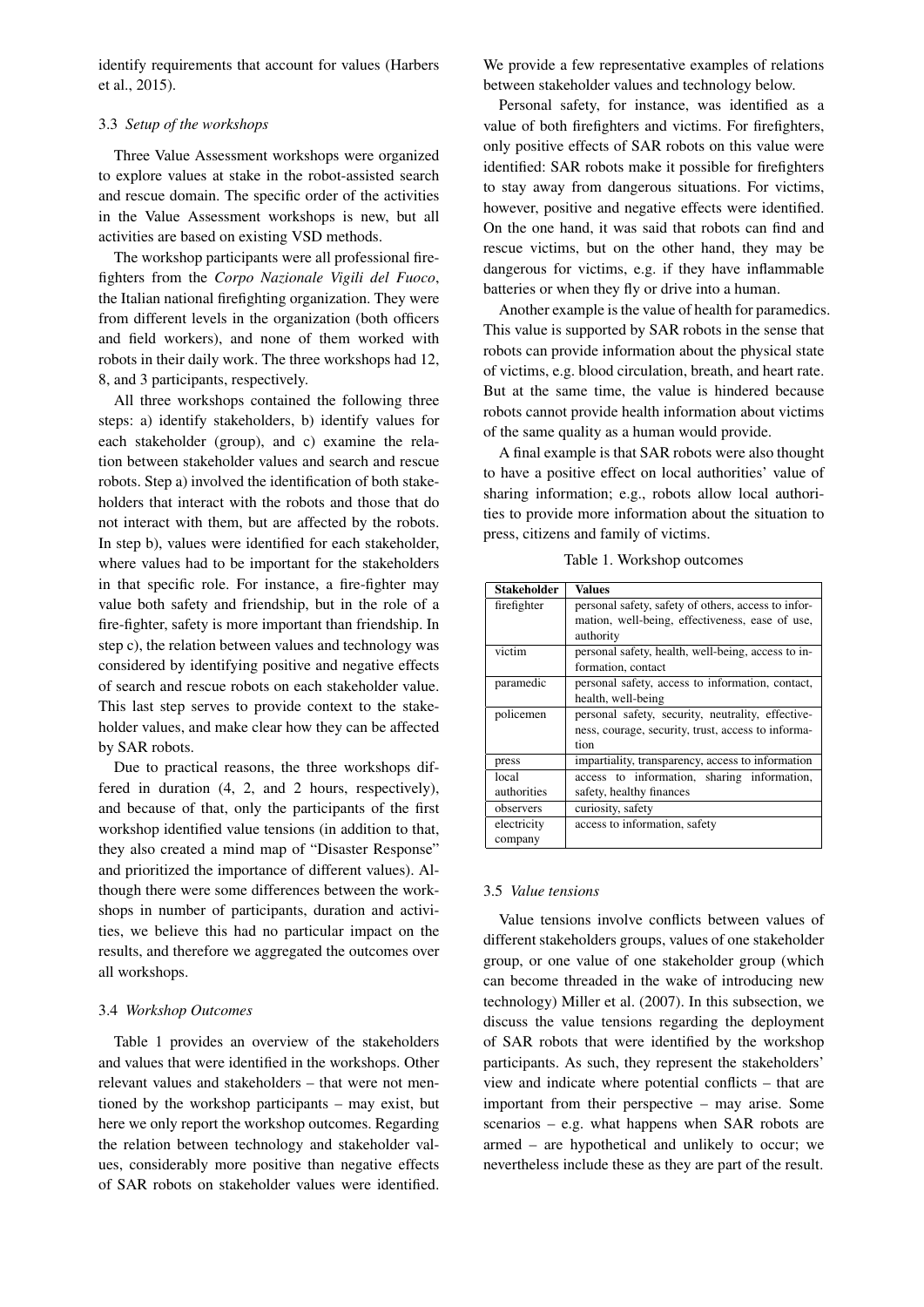Hindering vs supporting safety. Robots can both support and hinder the safety of the people that encounter them, such as victims and rescue workers. On the one hand, robots can improve the search and rescue operation. But on the other hand, they can be dangerous, for instance, when they fail to identify a human being and collide (flying or driving) with the human. Also, equipping robots with weapons and ammunition may support the safety of search and rescue workers or policemen, but may hinder the safety of victims or other people encountered by the robot.

Safety vs well-being. The deployment of robots can support safety of victims by making the SAR operation faster and more effective, but it can hinder the victims well-being. For example, it may be a shocking experience to be trapped, wounded and lost, and suddenly be confronted with a robot, in particular, if there are no humans around. There may also be victims that do not want to be saved by a robot.

Effectiveness of firefighter vs police. SAR robots can be deployed for a lot of different activities. When there is a limited amount of robots, choices have to be made regarding their deployment. In such situations, for instance, deploying a robot for activities of the fire brigade hinders effectiveness of policemen, and vice versa. This tension may also occur within one stakeholder group, e.g. firefighters, when the group is divided into sub-teams, and there are not sufficient robots for all sub-teams.

Transparency vs privacy. Robots make it possible to collect more information of a disaster through their cameras and other sensors. Transmitting this information to the press supports transparency, as it allows the press to better inform the public about the situation at hand. However, it may happen that privacy sensitive information about victims is spread this way, e.g., when family members learn about a victims situation through media rather than through personal conversation.

Safety and effectiveness vs healthy finances. Deployment of robots can increase the safety and effectiveness of rescue workers during a disaster response situations. However, the purchase of robots may be expensive and hinder the local authorities value of healthy finances.

Transparency and access to information vs wellbeing. Robots make it possible to collect more information of a disaster. Spreading this information can support transparency and access to information for the public and other stakeholders. But at the same time, it may hinder well-being by scaring people and creating unnecessary panic.

# 4. ETHICAL CONCERNS AND DILEMMAS IN ROBOT-ASSISTED SAR

In the previous section we described the outcomes of the Value Assessment workshops. In this section we combine the workshop outcomes with insights obtained from our work in TRADR project (e.g. from interacting with different stakeholders, observing them when they interact with robot technology) and insights obtained from the literature, identifying risks for the SAR domain that can lead to ethical dilemmas. We do that by grouping similar concerns (potential negative effects of technology on values and value tensions), and then including those concerns that either turned up multiple times, e.g. within the workshops or in both a workshop and in the literature, or that are considered essential based on literature on roboethics.

Our analysis results in the following six main ethical concerns that are relevant to the SAR domain: 1) safety risks, 2) decreased performance due to replacement of humans, 3) loss of relevant information, 4) false expectations about robot capabilities, 5) loss of privacy, and 6) responsibility assignment problems. The first five concerns are directly derived from the workshop outcomes, though we rephrased some of them to make them more generally applicable to SAR robots. We added the last concern, responsibility assignment problems, as it is often discussed in literature on roboethics (e.g. (Noorman and Johnson, 2014)), and it may also apply to SAR robots. All of the concerns may also apply to the use of robots in other domains, but in this section we discuss how they apply to the SAR domain specifically. In addition, we highlight ethical dilemmas related to these risks (listed in Table 2).

Safety risks. One of the main objectives of SAR is to bring people into safety, and the field inherently has to deal with safety risks. SAR robots can reduce a lot of these risks, most notably, when robots instead of rescue workers explore dangerous areas to search for and rescue victims. The introduction of SAR robots, however, also yields new safety risks, where we make a distinction between safety risks *within* and *beyond* a single search and rescue mission.

Risks due to robot use within a SAR mission are caused by potential malfunctioning, or otherwise inappropriate behavior of the robot. A SAR robot, for instance, can break down, cause collisions in unstable buildings, or drive or fly into a human. Even if the robot is technically performing sound, its behavior can still be harmful due to its interaction with the environment. This poses dilemma #1: *should SAR robots be employed when they might help saving lives, but their application might also lead to casualties?*

Safety risks that reach beyond the scope of single missions are related to possible dual use of SAR robots.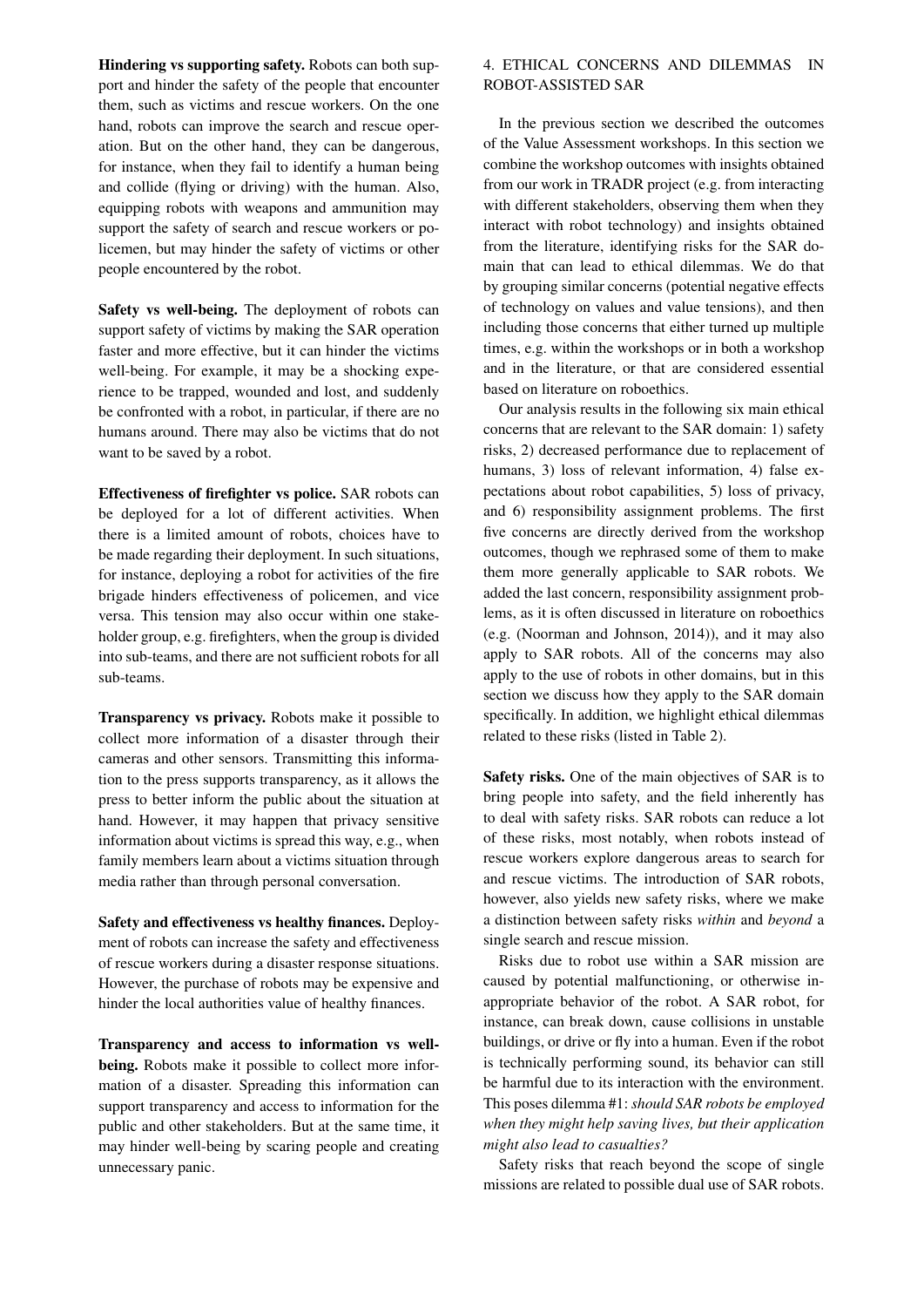The technology developed for robot-assisted SAR – while not being intended to  $-$  is often also applicable in military domains, where the aim may be killing rather than rescuing people. This is the case because characteristics of SAR missions are to a large extent very similar to war zone missions, i.e. performing reconnaissance, providing tactical overview, searching for persons using a variety of sensors and information sources in rough, unstable and unpredictable terrains. Thus, this poses dilemma #2: *should one develop SAR technology that is intended for peaceful purposes even when it has clear military potential?*

Decreased performance due to replacement of humans. The application of SAR robots can lead to a reduction in the number of human (infield) rescue workers. As of to date, robots are generally perceived as an addition to SAR missions. But once a technology is in place, it is not inconceivable that robots – in certain situations – may be used as substitutes for, rather than additions to, human rescue workers. This is likely to happen especially in those situations that pose high risks on human rescue workers, but are currently deemed acceptable.

Replacement of humans by robots may lead to degraded performance with respect to victim contact, situation awareness, manipulation capabilities, etc. For instance, a robot may scare a victim who is not expecting a robot, or does not recognize it as a benign SAR robot. Even though the robot would be equipped with social capabilities or mediate contact between a victim and rescue workers at a distance, it would probably not be able to calm the victim as much as a human would.

Another example of degraded performance due to robots replacing rescue workers is that mediated contact may make it harder for medical personnel to perform triage or provide medical advice and support. The potential replacement of human workers by robots yields the following dilemma #3: *should one replace infield workers by robots if that leads to suboptimal performance?*

Loss of relevant information. A great benefit of SAR robots, in particular drones, is that they make it possible to collect large amounts of information, including information that was otherwise inaccessible. However, this introduces a new dilemma. Rescue workers have limited momentary cognitive capacities, and the large quantity of information, the ad-hoc nature of the operation, and the limited time of rescue workers in emergency situations make it impossible for them to inspect all the information. In order to use the information collected by robots, it needs to be automatically processed into more manageable pieces of information, e.g. by aggregating or filtering data. There is a risk

that in this process relevant information is lost. Thus, on the one hand, processing information can improve performance, but on the other hand, it can also cause rescue workers to miss relevant information, which they would have noticed when not relying on SAR robots.

An example of data processing is to use images collected by drones for automated victim detection. Such technology may increase performance, but could also lead to failing detection or false positives. This yields dilemma #4: *to what extent should information collected by robots be processed to make it more digestible at the risk of losing information?*

False expectations about robot capabilities. Stakeholders may not be able to make appropriate judgments regarding the capabilities and limitations of rescue robots, which can lead to two potential risks. On the one hand, stakeholders may overestimate the capabilities of SAR robots, which may yield false hope for victims, deployment of robots for tasks for which they are not suitable, and unjustified reliance on their performance, e.g. expectations that a robot will infallibly detect victims. On the other hand, stakeholders may underestimate a robot's capabilities, which can lead to unnecessary worries, and robots not being used to their fullest. Adequate training may contribute to more realistic expectations, thus partially solving this problem, but this may not necessarily be accessible for all stakeholders. This entails dilemma #5 : *should one deploy robots, knowing that this may raise false expectations and runs the risk of degraded performance?*

Loss of privacy. The use of robots generally entails an increase in information gathering, which can potentially lead to privacy loss. This may concern personal information of rescue workers, e.g. their physical and mental stress levels, or victims, e.g. (images of) their physical condition. It can also apply to inhabitants of a disaster area, e.g. when drones collect images of their living area. If a search and rescue operation is performed in a public or semi-public building, robots may encounter personal information about employees or maybe even classified information.

Potential loss of privacy because of robot use does not necessarily result in an ethical dilemma, as it can be argued that due to the critical nature of a SAR mission, the benefits of collecting information largely outweigh the harm it may cause. This presumes, however, that the information is handled carefully, i.e. it should stay within professional rescue organizations, and only be used for SAR purposes. Because the robotassisted SAR typically happens in a time-critical, datarich, high-stakes and possibly quite chaotic environment, particular care regarding privacy is appropriate.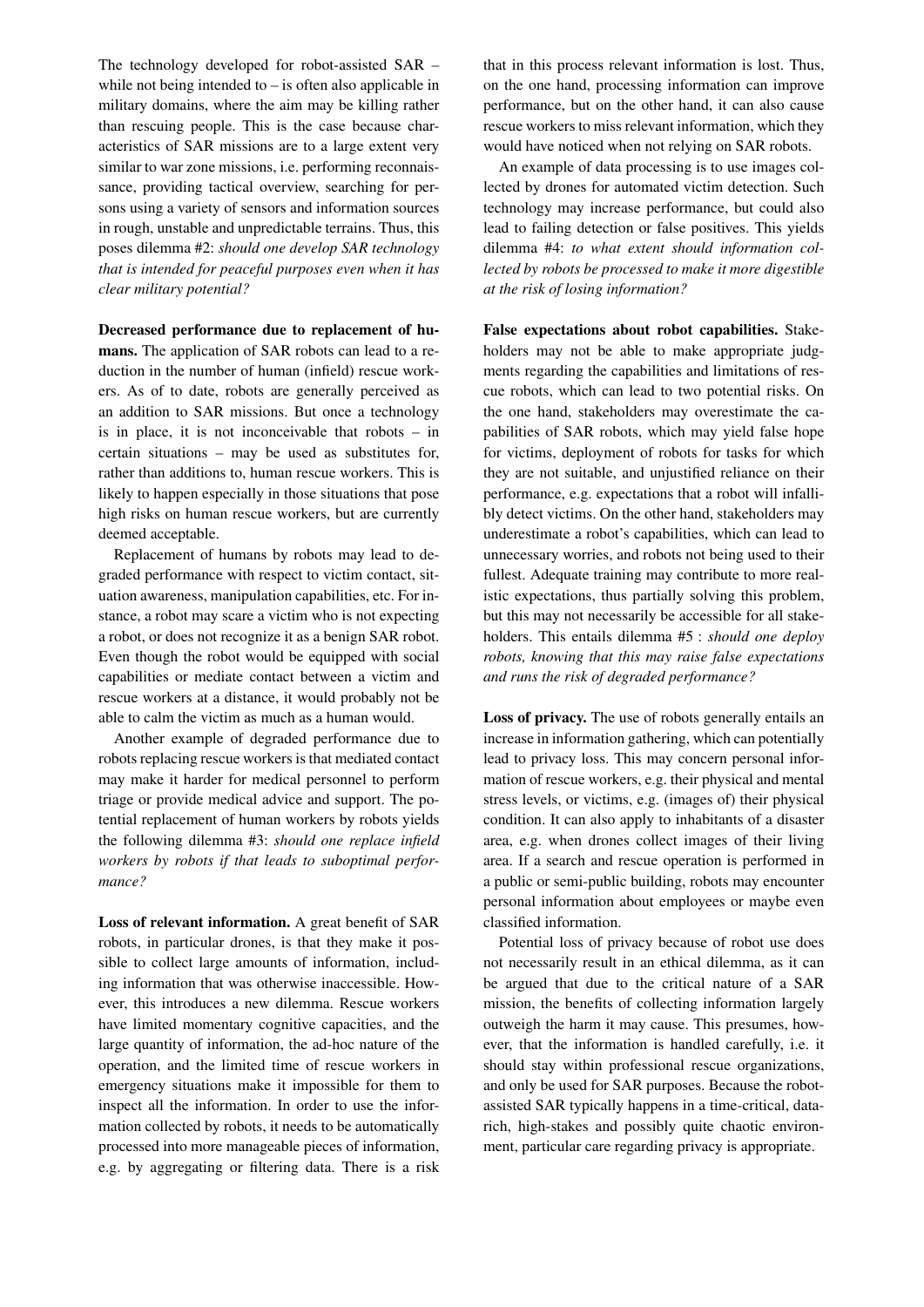# Table 2. List of ethical dilemmas identified for robot-assisted SAR.

| #              | Dilemma                                                         |
|----------------|-----------------------------------------------------------------|
| $\mathbf{1}$   | Should SAR robots be employed when they might help say-         |
|                | ing lives, but their application might also lead to casualties? |
| $\overline{2}$ | Should one develop SAR technology that is intended for          |
|                | peaceful purposes even when it has clear military potential?    |
| 3              | Should one replace infield workers by robots if that leads to   |
|                | suboptimal performance?                                         |
| 4              | To what extent should information collected by robots be        |
|                | processed to make it more digestible, at the risk of losing or  |
|                | misrepresenting information?                                    |
| 5              | Should one deploy robots, knowing that this may raise false     |
|                | expectations and runs the risk of degraded performance?         |
| 6              | Should one deploy robots that may yield responsibility          |
|                | assignment problems?                                            |

Responsibility assignment problems. Responsibility assignment problems can apply to both moral and legal responsibility, where moral responsibility concerns the question 'Who is to blame when things go wrong?' and legal responsibility 'Who is accountable when things go wrong?' Such problems can arise when robots act independently, i.e. without human supervision. If the robot malfunctions, makes a mistake or causes harm, it may be unclear who is responsible for the damage caused: the operator, the programmer, the manufacturer or the robot itself. Responsibility assignment problems become particularly complicated when the robot has (partial) autonomy, self-learning capabilities, or is capable of making choices that were not explicitly programmed. As such, dilemma #6 is the following: *should one deploy robots that may yield responsibility assignment problems?*

#### 5. CONCLUSION

In this paper we described the results of three Value Assessment workshops with rescue workers. We believe that the workshops provided an effective way to obtain insight in the main values and value tensions around SAR robots, and that it was particularly useful to address the perspective of not only direct but also indirect stakeholders. In future Value Assessment workshops, it would be beneficial to also involve indirect stakeholders and directly ask them for their perspective.

Based on the workshop results, we identified a list of key ethical concerns and dilemmas in the robot-assisted SAR domain. As future SAR missions will most likely involve more and more advanced robot technology, we consider it prudent to address these ethical concerns. Particularly because the SAR domain incorporates – quite literally – matters of life and death, addressing these issues are relevant and timely.

It is beyond the scope of this paper to provide actual solutions for the raised dilemmas. As such, they set a research agenda highlighting areas in need of further examination. Many of the dilemmas involve a trade-off between benefits due to using a robot versus increased

risk of a particular negative outcome. In order to make considerate choices in such situations, insights and tools enabling appropriate risk assessments are needed. For instance, what is the change that a robot will stop working or cause a building to collapse? Which factors influence these risks? Currently, such estimates are often not very accurate or even impossible to make. Thus, next steps would be to make more accurate estimates of different risks associated to robot use in SAR missions.

The list of concerns and dilemmas presented in this paper is by no means intended to be comprehensive. However, we do believe that they address some of the main ethical questions in the robot-assisted SAR domain. This paper thus aims to foster discussions on roboethics in general and ethics of robot-assisted SAR in particular, and contribute to the development of the SAR domain as a whole.

### ACKNOWLEDGEMENTS

This work is funded by the EU FP7 TRADR project (grant no. 60963).

#### **REFERENCES**

- Arkin, R. (2009). *Governing lethal behavior in autonomous robots*. CRC Press.
- Birk, A. and Carpin, S. (2006). Rescue robotics a crucial milestone on the road to autonomous systems. *Advanced Robotics*, 20(5), 595–605.
- Bos, J., Mol, E., Visser, B., and Frings-Dresen, M.H. (2004). The physical demands upon (dutch) firefighters in relation to the maximum acceptable energetic workload. *Ergonomics*, 47(4), 446–460.
- Butter, M., Rensma, A., Boxsel, J.v., Kalisingh, S., Schoone, M., Leis, M., Gelderblom, G., Cremers, G., Wilt, M.d., Kortekaas, W., et al. (2008). Robotics for healthcare: final report.
- Chang, C.M., Lee, L.C., Connor, K.M., Davidson, J.R., Jeffries, K., and Lai, T.J. (2003). Posttraumatic distress and coping strategies among rescue workers after an earthquake. *The Journal of nervous and mental disease*, 191(6), 391–398.
- Decker, M. (2008). Caregiving robots and ethical reflection: the perspective of interdisciplinary technology assessment. *Ai & Society*, 22(3), 315–330.
- Docherty, B.L. (2012). *Losing Humanity: The Case Against Killer Robots*. Human Rights Watch.
- Fincannon, T., Barnes, L.E., Murphy, R.R., and Riddle, D.L. (2004). Evidence of the need for social intelligence in rescue robots. In *IEEE/RSJ International Conference on Intelligent Robots and Systems (IROS)*, volume 2, 1089–1095. IEEE.
- Friedman, B. and Hendry, D. (2012). The envisioning cards: a toolkit for catalyzing humanistic and technical imaginations. In *Proceedings of the SIGCHI Conference on Human Factors in Computing Sys-*